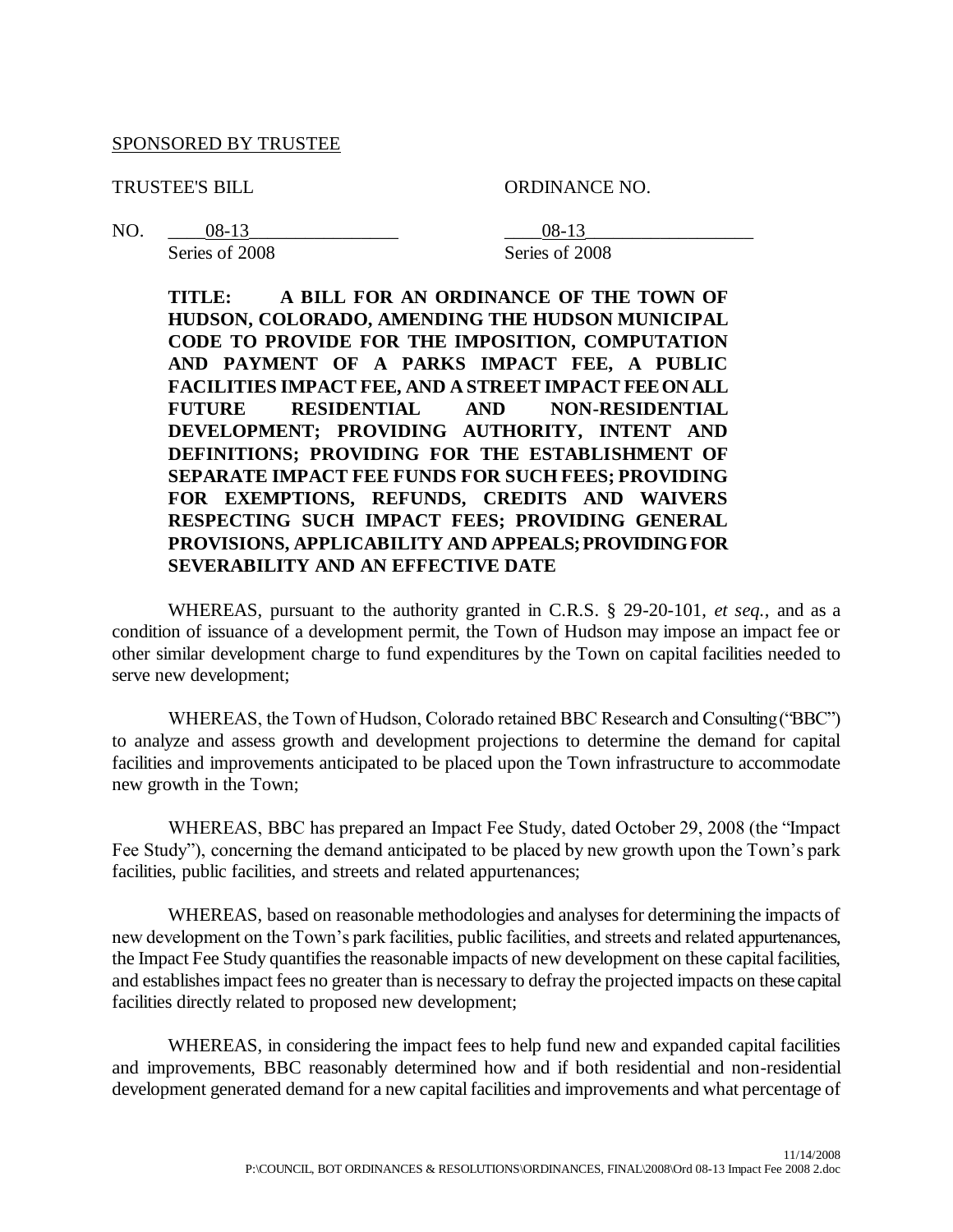the total cost projection was attributable to new growth;

WHEREAS, the parks, public facilities, and streets impact fees to be imposed on new development will be and are hereby legislatively adopted, will be generally applicable to a broad class of property, and are intended to defray the projected impacts on such facilities and improvements caused by proposed development as required by law;

WHEREAS, the Impact Fee Study quantifies the reasonable impacts of proposed development on existing park facilities, public facilities, and streets and related appurtenances and the reasonable costs of infrastructure that would be necessary to construct and expand the Town's capital facilities to accommodate the additional demands and impacts of proposed developments in the Town, and based upon the Study, the testimony at the public hearing and a review of all of the facts and circumstances, in the reasonable judgment of the Board, the impact fees hereby established are at levels no greater than necessary to defray the impacts directly related to the categories of land development listed;

WHEREAS, the Impact Fee Study has been presented to and reviewed by the Board of Trustees;

WHEREAS, in adopting the parks, public facilities, and streets impact fees, the Board intends and has determined that such fees are designed to and do address capital facilities needs which are brought about by development generally, which facilities are separate and distinct from the impacts and needs addressed by other requirements of the Town Code, and in no circumstance do the impact fees set forth herein address the same subjects as other requirements of the Town Code for site specific dedications or improvements;

WHEREAS, the impact fees hereby adopted do not remedy any deficiency in existing capital facilities without regard to the proposed development;

WHEREAS, provisions are included herein to ensure that no individual landowner/applicant is required to provide any site specific dedication or improvement to meet the same need for capital facilities for which the impact fees or other similar development fee is charged;

WHEREAS, provisions are included herein to provide for an offset or credit against the impact fees payable by a particular applicant where a site specific dedication or improvement is required from the same applicant for the same capital need;

WHEREAS, the impact fees adopted hereby shall be collected and accounted for in accordance with C.R.S. § 29-1-801, *et seq.*, and each of the three categories of impact adopted herein shall be accounted for separately;

WHEREAS, no impact fees set forth herein will be imposed on any development permit for which the applicant has submitted a complete application before the adoption of the impact fees pursuant to this Ordinance;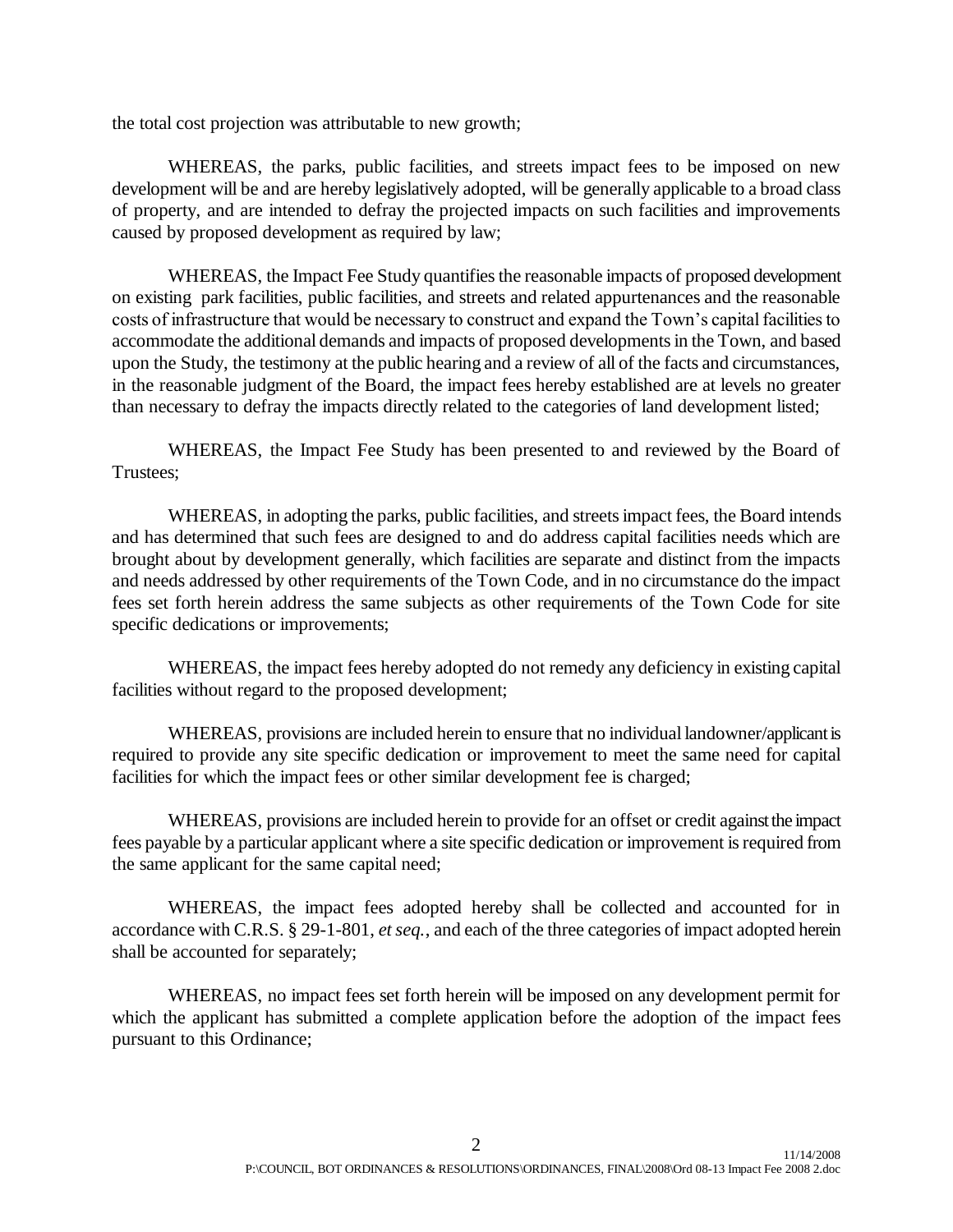WHEREAS, the Board of Trustees held a public hearing to discuss, review and hear public comments on the proposed impact fees set forth herein;

WHEREAS, based upon the testimony at the Public Hearing, in the reasonable judgment of the Board, it finds that: (1) new development upon which the impact fees are charged creates a need for the capital facilities being funded by the fees; (2) new development will benefit from the construction of the facilities and improvements to be funded by the impact fees; and (3) the amounts of the facilities and improvements funded by the impact fees are directly related to that required by new development; and

WHEREAS, the impact fees adopted hereby are fair and rational, charge new development according to its impact on the Town's capital facilities and benefits the developers who pay them in a tangible way.

BE IT ORDAINED BY THE BOARD OF TRUSTEES FOR THE TOWN OF HUDSON, COLORADO, THAT:

Section 1. The Town of Hudson Municipal Code is amended by the addition thereto of a new Article 7 to Chapter 4 to read as follows:

### **Article 7.**

## **DEVELOPMENT IMPACT FEES.**

### **Division 1. Impact Fees Created.**

### **Sec. 4-110. Legislative findings.**

The Board of Trustees finds that:

(a) The protection of the health, safety and general welfare of the citizens of the Town requires that the Town's park facilities, public facilities, and streets and related appurtenances be expanded and improved to accommodate continuing growth within the Town.

(b) New residential and non-residential development imposes increasing demands upon the Town-wide park facilities; the Town's public capital facilities; and existing Town streets and related appurtenances, and often overburdens such facilities and systems.

(c) The tax revenues currently generated from new development do not generate sufficient funds to provide the Town-wide park facilities, public facilities, and streets and related appurtenances expansions necessary to serve the new development.

(d) New development is expected to continue and will place ever-increasing demands on the Town to provide such capital facilities to serve new development.

(e) All types of development that are not expressly exempt from the provisions of this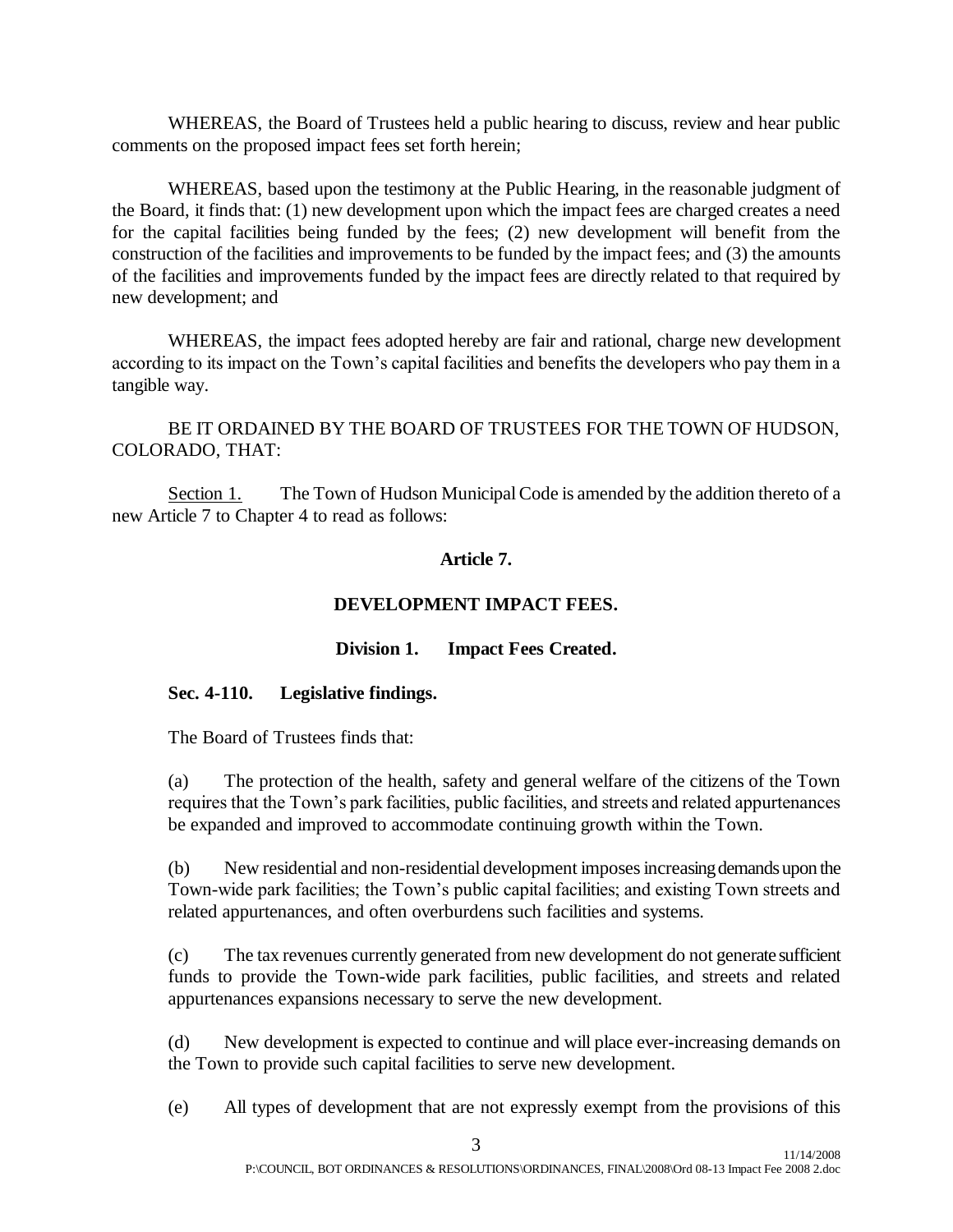Article will generate demand for Town-wide park facilities, public capital facilities, and streets and related appurtenances.

(f) The *Impact Fee Study*, prepared by BBC, dated October 29, 2008, sets forth a reasonable methodology and analysis for determining and quantifying the reasonable impacts of various types of proposed residential and non-residential development on the Town's capital facilities and streets system; quantified the reasonable impact of proposed development on the capital facilities addressed therein; determined the costs necessary to meet the demands created by new development; and determined impact fees as set forth in this Article that are at a level no greater than necessary to defray such impacts of proposed new development on the Town's existing capital facilities. The Town hereby establishes as Town standards the assumptions and level of service standards referenced in the Impact Fee Study as part of its current plans for future expansions to the Town's capital facilities addressed in such Study.

(g) The impact fees set forth in this Article are based on the *Impact Fee Study* and are intended to defray the projected impacts on the Town's park capital facilities, public capital facilities, and streets and related appurtenances directly related to and caused by proposed development.

(h) All capital facilities and improvements financed with the impact fees set forth herein will benefit all development in the Town, and it is therefore appropriate to treat the entire Town as a single service area for purposes of calculating, collecting and spending the impact fees provided for in this Article.

(i) The impact fees set forth in this Article are based on the *Impact Fee Study* and do not and will not be used to remedy any deficiencies in capital facilities or improvements that exist without regard to the proposed development.

(j) This Article includes provisions to ensure that no individual landowner is required to provide any site specific dedication or improvement to meet the same need for capital facilities or improvements for which an impact fee is imposed.

(k) Except as described in Section 4-114(i) concerning optional independent fee calculation studies, each category of impact fee created by this Article is a standardized fee to be applied uniformly to a broad class of property and is not a discretionary fee to be determined on a case-by-case basis, except as provided in Section 4-122(f).

## **Sec. 4-111. Authority, applicability, and effective date.**

(a) This Article is enacted pursuant to the Town's general police powers pursuant to the authority granted to the Town by C.R.S. § 31-15-101, *et seq.,* and pursuant to the authority granted to the Town by C.R.S. § 29-20-101, *et seq.*

(b) The provisions of this Article shall apply to all of the territory within the limits of the Town.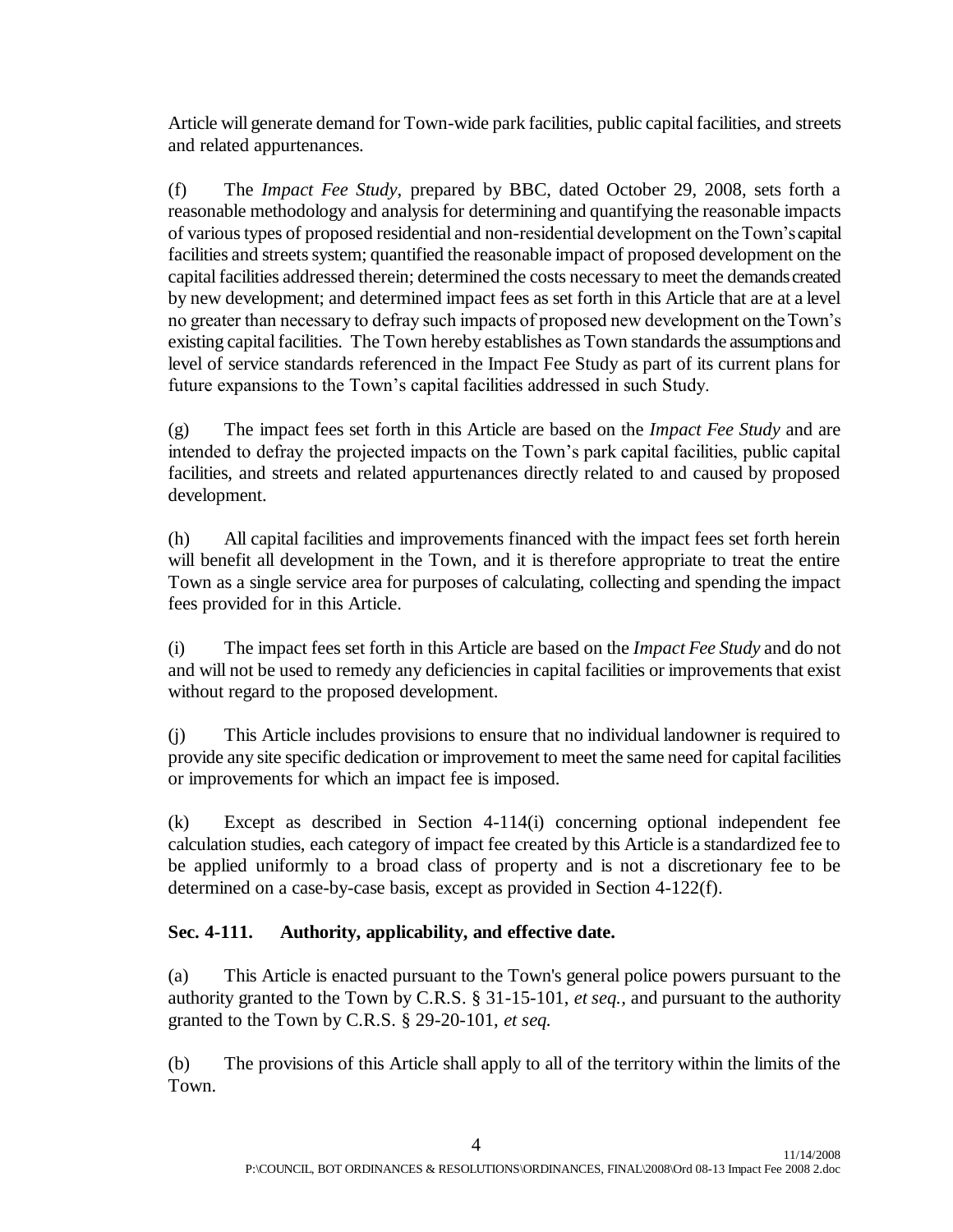(c) This Article shall be effective January 1, 2009.

(d) The provisions of this Article shall not apply to any development for which the applicant has submitted a "complete application" prior to the effective date of this Article, as the term "complete application" is defined in Section 4-113 below.

### **Sec. 4-112. Intent.**

(a) The intent of this Article is to comply with the provisions set forth in C.R.S. § 29-20- 101, *et seq.*, and the provisions of this Article shall be interpreted, construed and enforced in accordance with the provisions set forth in C.R.S. § 29-20-101, *et seq.*

(b) The intent of this Article is to ensure that new development bears a proportionate share of the cost of capital facilities and improvements, to ensure that such proportionate share does not exceed the cost of the capital facilities and improvements required to serve such new development and to ensure that the funds collected from new developments are used to construct capital facilities and improvements that benefit such new developments.

(c) It is the further intent of this Article that new development pay for its proportionate share of Town-wide parks, public facilities, and streets and related appurtenances and improvements through the imposition of an impact fee for each of such categories of capital needs, which fees will be used to finance, defray or reimburse all or a portion of the costs incurred by the Town to construct or acquire the capital facilities and improvements that will serve or benefit such new development.

(d) It is the intent of this Article to collect from new development only that amount of money directly related to the impacts of new development and necessary to offset new demand for capital facilities and improvements generated by that new development.

(e) It is not the intent of this Article that the impact fees be used to remedy any deficiency in capital facilities or improvements existing on the effective date of this Article.

(f) It is not the intent of this Article that any monies collected from any impact fee deposited in an impact fee fund ever be commingled with monies from a different impact fee fund, or ever be used for capital facilities that are different from that for which the fee was paid.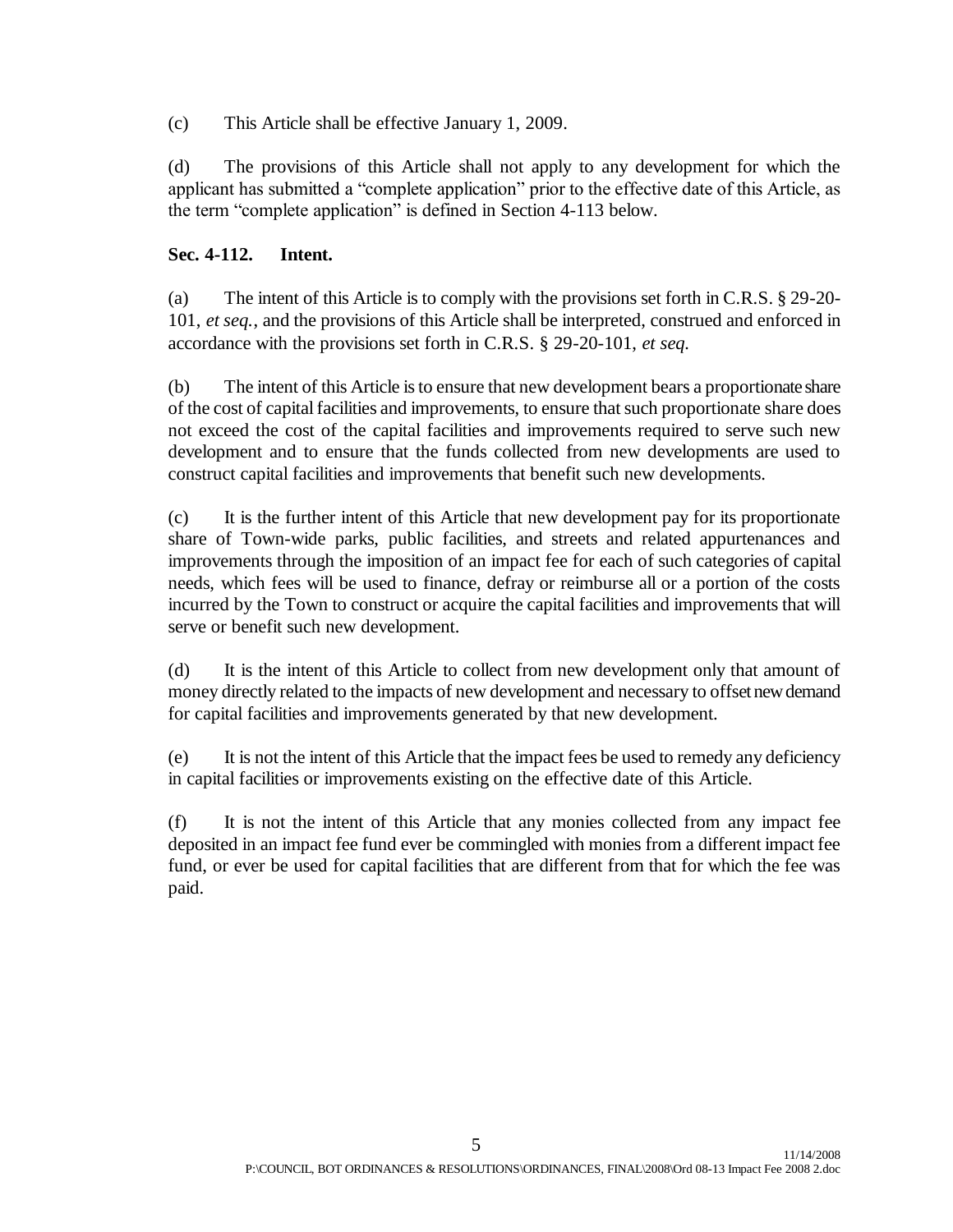### **Sec. 4-113. Definitions.**

(a) "Applicant" means any person or entity who files an application with the Town for a building permit for land development or for a building permit for the installation of a mobile home.

(b) "Capital facility" means any improvement or facility that (1) is directly related to any service that the Town is authorized to provide; (2) has an estimated useful life of five years or longer; and (3) is required by the general policy of the Town pursuant to a resolution or ordinance.

(c) "Complete application" means an application for development for which (1) all of the required information and submittal material, in the amount and dimensions required by Town, have been submitted to and received by the Town, and (2) the Town Planner in writing has certified the application as complete. The decision of the Town Planner with respect to completeness and applicability of submittal requirements shall be final;

(d) "Impact Fee Study" means the *Impact Fee Study*, prepared by BBC, dated October 29, 2008.

(e) "Independent fee calculation study" means a study prepared by an applicant for a permit or extension calculating the cost of expansions or improvements to one or more of the Town's capital facilities required to serve the applicant's proposed development, that is performed on the same methodology, uses the same units, unit costs, staffing, building sizes, improvements and construction costs stated in the Impact Fee Study and is performed in compliance with any criteria for such studies established by this Article or by the Town.

(f) "Land development" means any construction, reconstruction, expansion or conversion of a building, structure or use, or any change in the use of any land, building or structure, which creates additional demand for public services.

(g) "Parks impact fee" means the parks impact fee established by this Article.

(h) "Parks Impact Fee Fund" means the Parks Impact Fee Fund established by this Article.

(i) "Parks facilities and improvements" means planning, land acquisition, engineering design, construction inspection, on-site construction, off-site construction and park equipment purchases associated with new or expanded park capital facilities or equipment that expand the capacity of the Town's parks system and that have an average useful life of at least five (5) years, but not including maintenance, operations or improvements that do not expand capacity, and not including neighborhood parks and related improvements. The costs of parks improvements shall include any financing costs associated with such improvements.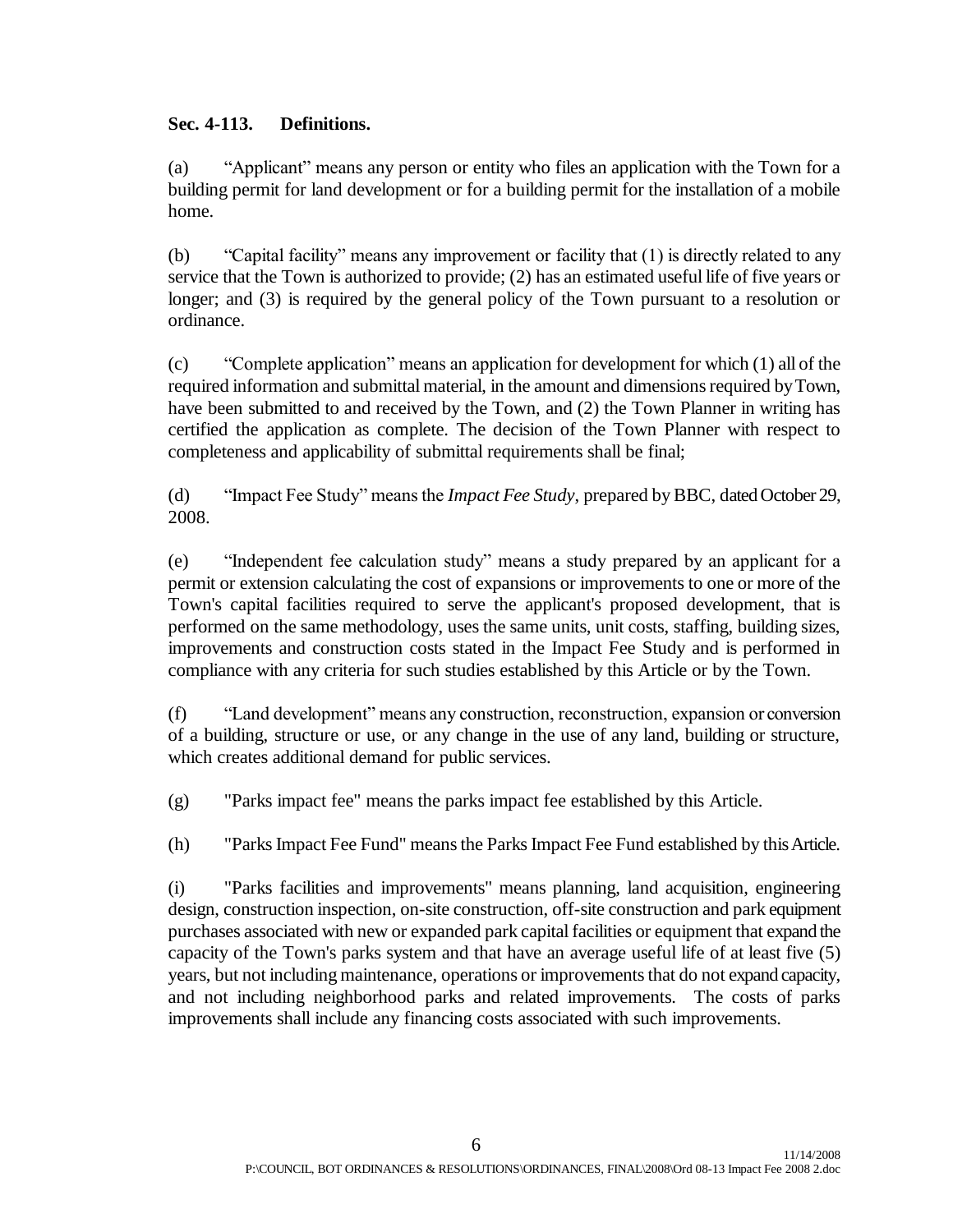(j) "Public facilities impact fee" means the public facilities impact fee established by this Article.

(k) "Public Facilities Impact Fee Fund" means the Public Facilities Impact Fee Fund established by this Article.

(l) "Public facilities and improvements" means planning, land acquisition, engineering design, construction inspection, on-site construction, off-site construction and public capital facility purchases associated with new or expanded public facilities, including but not limited to, additional municipal office space, municipal office equipment, municipal office space parking, public works building and storage space and other municipal capital facilities that expand the capacity of the Town's public facilities and that have an average useful life of at least five (5) years, but not including maintenance, operations or improvements that do not expand capacity, and not including site specific dedications or improvements to meet the same need for public capital facilities for which the public facilities impact fee is imposed. The costs of public facility improvements shall include any financing costs associated with such improvements.

(m) "Site-related or site specific improvements" include, without limitation:

(1) with respect to the parks fee set forth herein, all neighborhood and local park facilities and equipment located within the boundaries of the proposed development and designed and intended to provide neighborhood and local park facilities and equipment only within the boundaries of the proposed development, or located outside the boundaries of the development and designed and intended to provide connections from existing parks facilities to only the applicant's development;

(2) with respect to the public facilities impact fees set forth herein, respectively, all public facilities located within the boundaries of the proposed development and designed and intended to provide such facilities only within the boundaries of the proposed development, or located outside the boundaries of the development and designed and intended to provide such facilities to only the applicant's development;

(3) with respect to the streets impact fee, all access streets adjacent to the proposed development and/or leading only to the proposed development; all roads and driveways within the development; all acceleration, deceleration, right or left turn lanes leading to any streets and driveways within the development; and all traffic control devices and signals for streets and driveways within the development.

(n) "Streets impact fee" means the streets impact fee established by this Article.

(o) "Streets Impact Fee Fund" means the Streets Impact Fee Fund established by this Article.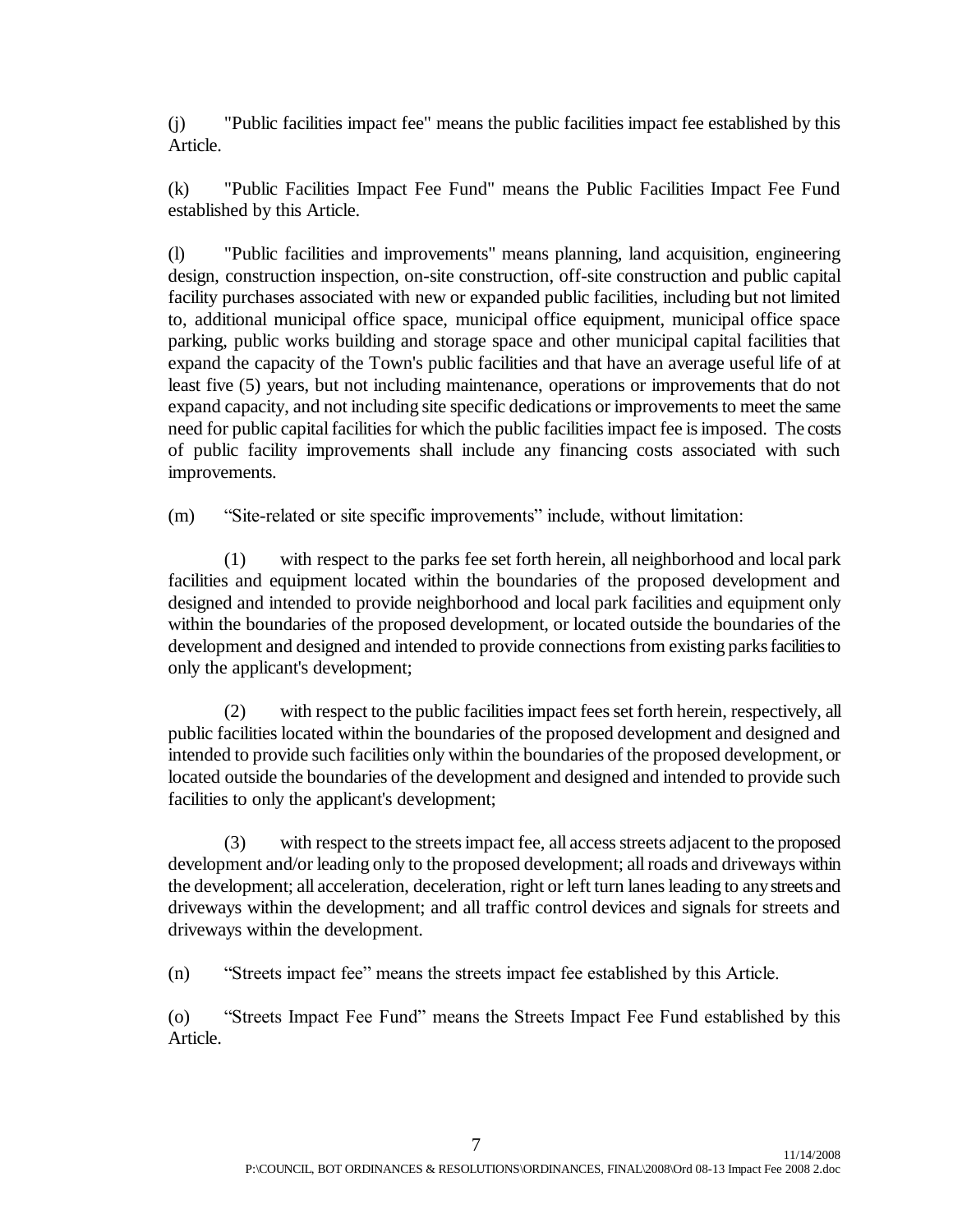(p) "Streets and related appurtenances" means those capital improvements needed to construct and expand arterial and collector streets, excluding local street portions of such streets. Streets and related appurtenances shall include, without limitation, right-of-way acquisition, planning, land acquisition, engineering design, construction inspection, on-site construction, and off-site construction associated with new or expanded streets, traffic control devices and signals; medians and median landscaping, curbs, gutters and other drainage structures that expand the capacity of the Town's street system and that have an average useful life of at least five (5) years, but not including maintenance, operations or improvements that do not expand capacity, and not including site specific dedications or street improvements to meet the same need for streets and related appurtenances for which the streets impact fee is imposed. The costs of the new for streets and related appurtenances shall include any financing costs associated with such improvements.

## **Sec. 4-114. Imposition and computation of impact fees.**

(a) There is hereby established a parks impact fee, a public facilities impact fee, and a streets impact fee which shall be imposed in the amounts and pursuant to the provisions of this Article.

(b) Each such fee shall be required as a condition of approval of all development in the Town for which a building permit is required pursuant to subsection (c) of this Section 4-114 and payable prior to the issuance of any building permit for a residential or non-residential structure.

(c) Each such fee shall be imposed and calculated in accordance with this Section 4-114 upon approval of the following type of development applications:

(1) Subdivision approval, whether such subdivision approval is a final plat approval, a minor development plat approval or the approval of a replat;

(2) Approval of a rezoning, including approval of a planned unit development, only in the event the Board of Trustees determines that the rezoning approval generates demand for a new capital facilities and improvements in excess of what the previous entitlements had allowed for on an application for which approval of a subdivision is not necessary.

(d) Except for such fee as may be calculated, paid and accepted pursuant to an independent fee calculation study, the amount of each fee shall be as is set forth in the schedule attached hereto and incorporated herein as **Exhibit A**.

(e) After the effective date of this Article, no building permit shall be issued until the impact fees described in this Article have been paid, unless the development for which the permit is sought is exempted by Section 4-118 or approved credits are used to cover the impact fee, as set forth in Section 4-120. The obligation to pay impact fees shall run with the land.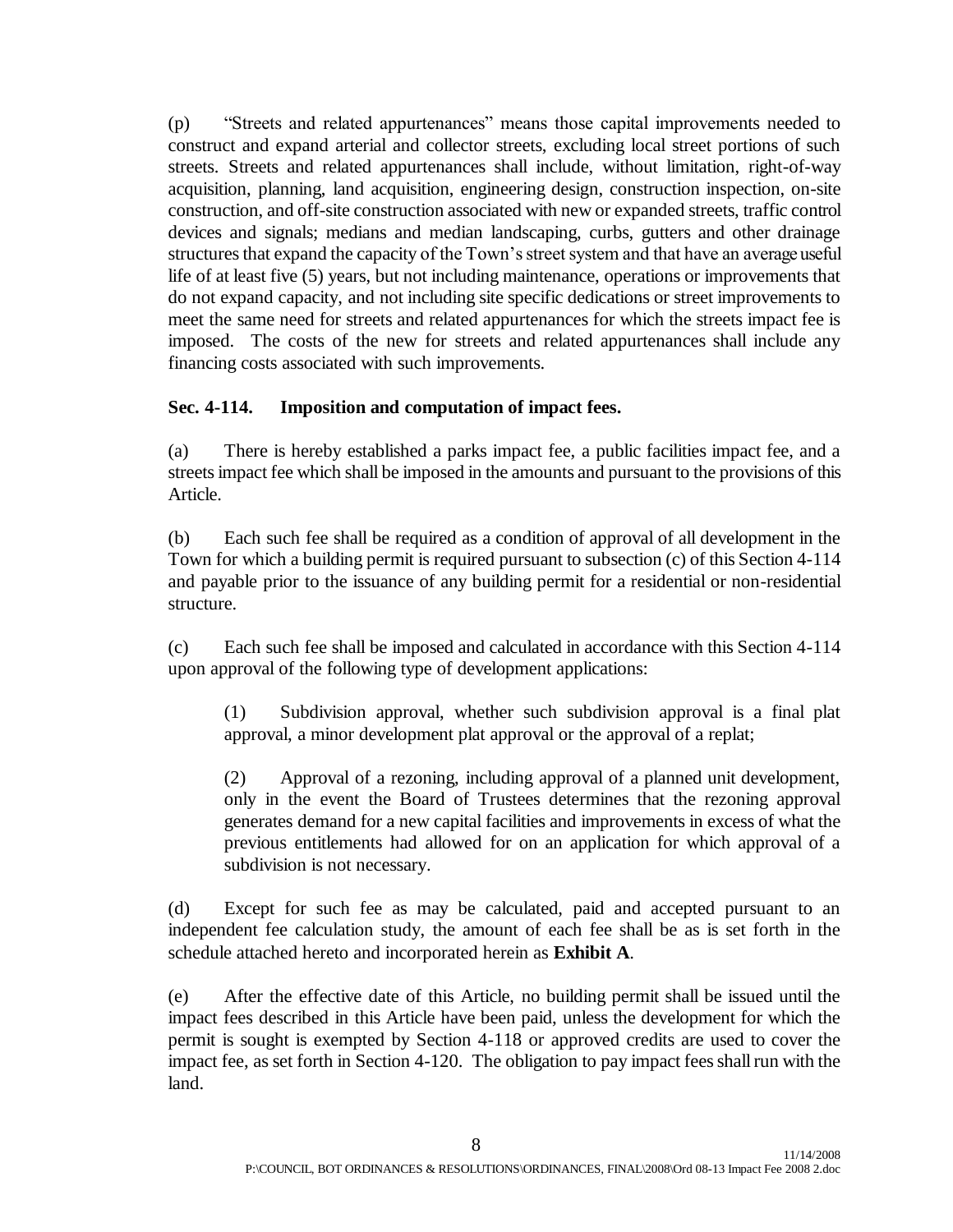(f) The impact fees shall be in addition to any public land dedication and school site dedication requirements imposed by the Town Code.

(g) An applicant required by this Article to pay an impact fee may choose to have the amount of such fee determined pursuant to either subsection (h) or (i) below. Regardless of whether the applicant calculates the amount of the fee pursuant to subsection (h) or (i), such fee shall be subject to the adjustment described in Section 4-120, if applicable.

(h) Unless an applicant requests that the Town determine the amount of such fee pursuant to subsection (i) below, the Town shall determine the amount of the required impact fee pursuant to the schedule set forth in **Exhibit A**.

(1) If the applicant's development is of a type not listed in subsection (b), then the Town shall use the fee applicable to the most nearly comparable type of land use in subsection (b).

(2) If the applicant's development includes a mix of those uses listed in subsection (b), then the fee shall be determined by adding up the fees that would be payable for each use if it was a freestanding use pursuant to subsection (b).

(3) If the applicant is applying for a permit to allow (1) a change of use, or (2) the expansion or modification of an existing non-residential building by more than one thousand (1,000) square feet, the fee shall be based on the net positive increase in the fee for the new use or structure as compared to the impact fee, if any, that would have been due under this Article for the previous use or structure, whether or not such fee was actually paid.

The provisions of sub-subsection  $(1)-(3)$  of this subsection  $(h)$  shall not apply to the parks impact fee.

(i) An applicant may request that the Town determine the amount of the required impact fee by reference to an independent fee calculation study for the applicant's development prepared at the applicant's cost by qualified professional engineers and/or economists and submitted to the Town's Engineer or its designee. Any such study shall be based on the same methodology and the same levels of service standards, service standards, units, unit costs, staffing, building sizes, improvements and construction costs used in the *Impact Fee Study* for the capital facilities fee category at issue, and must document the economic methodologies and assumptions used. The Town may hire professional engineers or other consultants to review any independent fee calculation study on behalf of the Town, and may charge the costs of such review to the applicant. Any independent fee calculation study submitted by an applicant may be accepted, rejected or accepted with modifications by the Town as the basis for calculating impact fees. The Town shall not be required to accept any such study or documentation the Town deems to be inaccurate or unreliable, and shall have the authority to request that the applicant submit additional or different documentation for consideration in connection with review of any study. If such study is accepted or accepted with modifications as a more accurate measure of the demand for capital facilities created by the applicant's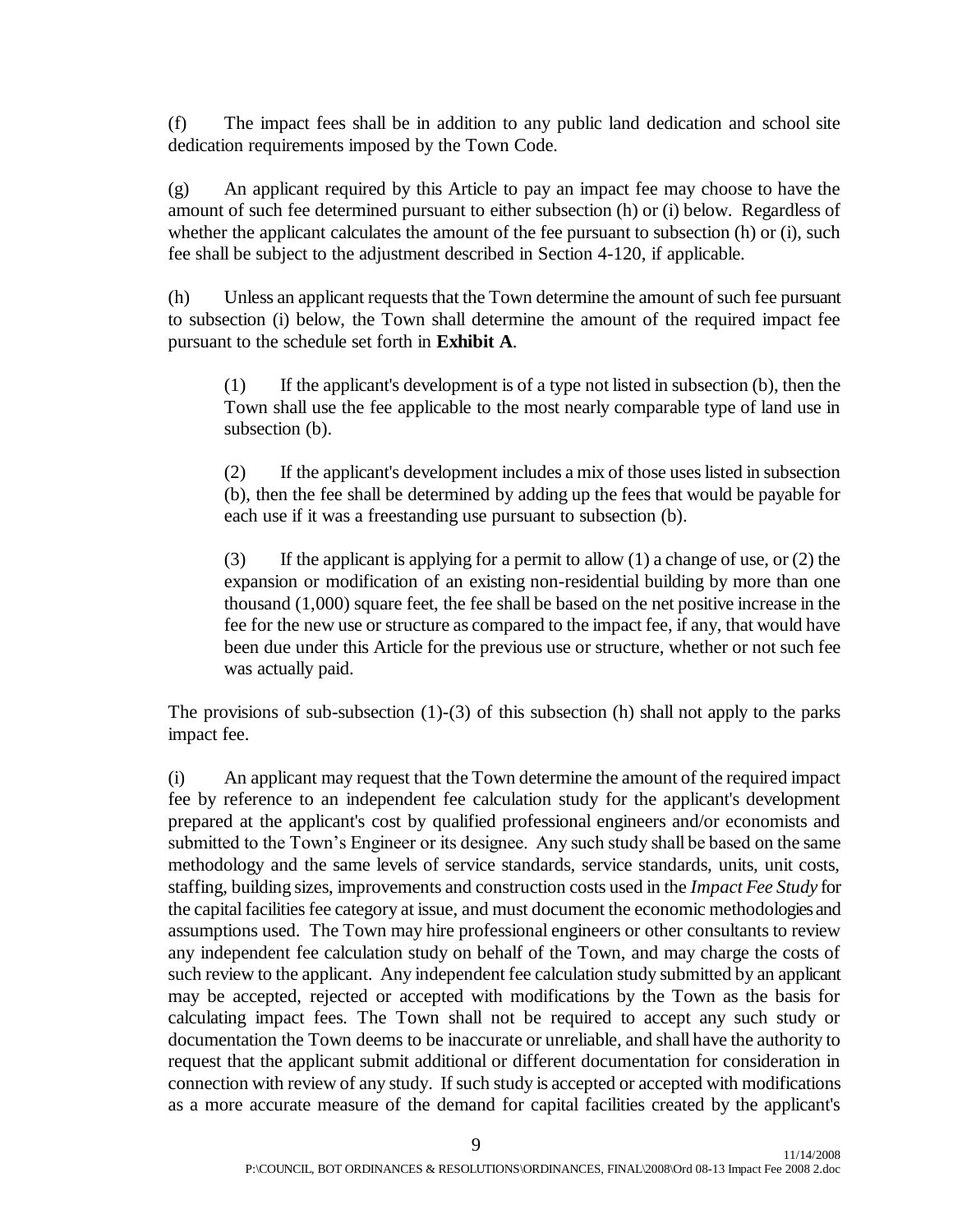proposed development than the applicable fee set forth in **Exhibit A**, then the impact fee due under this Article may be calculated according to such study.

(1) With respect to any independent fee calculation for streets or related appurtenances, such study shall show all traffic engineering and economic methodologies and assumptions used, including but not limited to, those forms of documentation listed in subparagraphs (A) and (B) below, and must be acceptable to the Town pursuant to subparagraph (g) above.

(A) Traffic engineering studies shall include documentation for trip generation rates, trip lengths, and percentage of trips from the site that represent net additions to current trips from the site, the percentage of trips that are new trips as opposed to passby or divert-link trips and any other trip data for the proposed land use.

(B) Economic studies shall include documentation of any special factors that the applicant believes will reduce the traffic volumes otherwise attributable to the proposed land use.

### **Sec. 4-115. Payment of impact fees.**

(a) After the effective date of this Article, all applicants shall pay the impact fees required by this Article to the Town prior to the issuance of any building permit for a residential or nonresidential structure.

(b) All monies paid by an applicant pursuant to this Article shall be identified as a fee paid under the applicable fee category and shall be promptly deposited in the applicable Impact Fee Fund described in Section 4-116.

### **Sec. 4-116. Impact fee funds.**

(a) There are hereby established the following funds for the purpose of ensuring impact fees collected pursuant to this Article are designated for the accommodation of capital facility impacts reasonably attributable to new development that paid the fee:

(1) A Parks Impact Fee Fund, into which shall be deposited all park impact fees;

(2) A Public Facilities Impact Fee Fund, into which shall be deposited all public facilities impact fees; and

(3) A Streets Impact Fee Fund, into which shall be deposited all streets impact fees.

(b) Each Fund shall be an interest-bearing account which shall be accounted for separately from other Funds. Any interest or other income earned on monies deposited in each such Fund shall be credited to such Fund.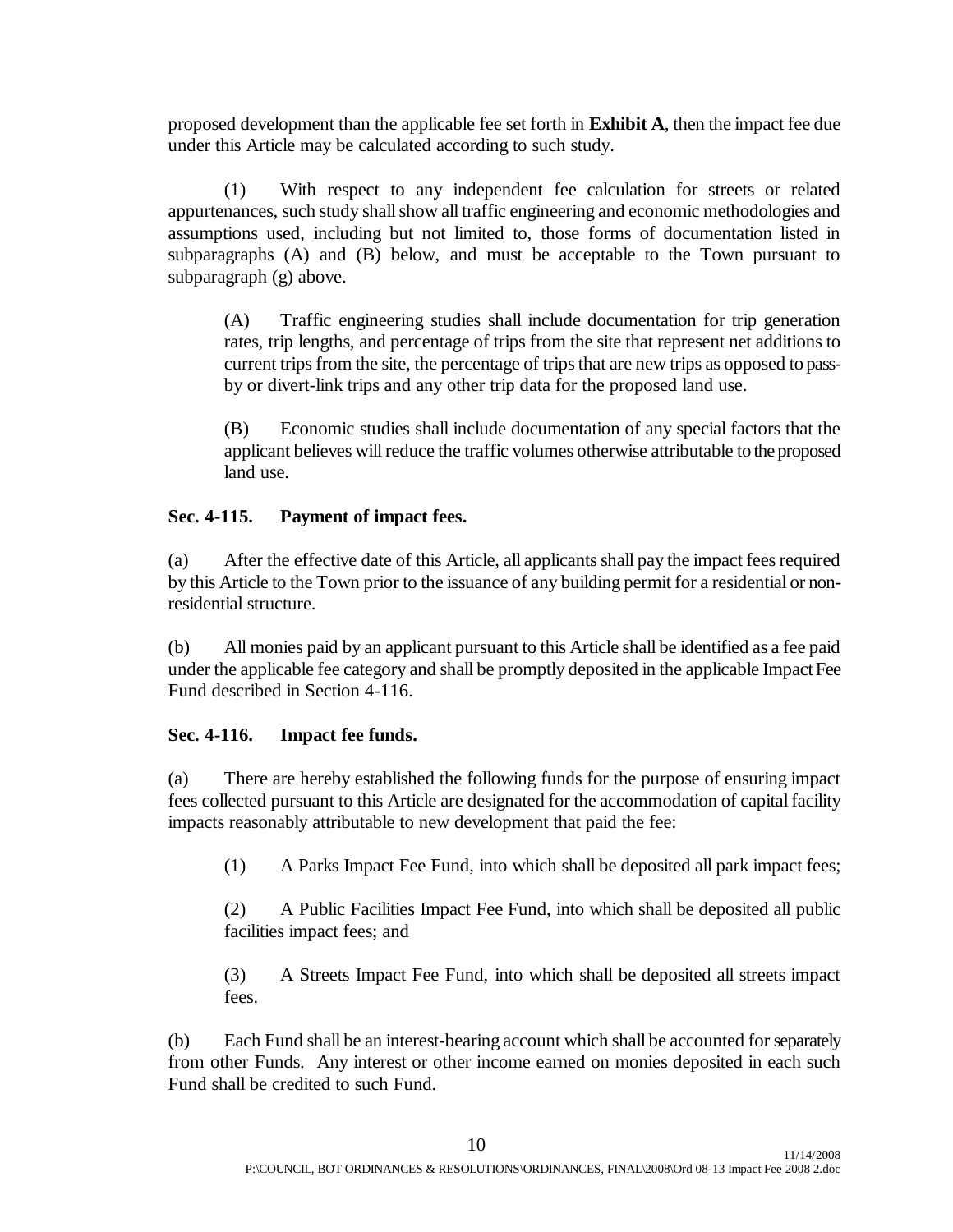(c) Each Fund shall contain only those impact fees collected pursuant to this Article which are to be deposited in accordance with subsection (a), and any interest which may accrue from time to time on such Fund.

### **Sec. 4-117. Use of Impact Fees.**

(a) The monies in the Parks Impact Fee Fund shall be used only (1) to acquire land for and/or acquire, develop or construct parks and recreation facilities and improvements; or (2) as described in Section 4-119.

(b) The monies in the Public Facilities Impact Fee Fund shall be used only (1) to acquire land for and/or acquire, develop and/or construct public facility improvements; or (2) as described in Section 4-119.

(c) The monies in the Streets Impact Fee Fund shall be used only: (1) to acquire land for and/or acquire, develop or construct streets and related appurtenances or (2) as described in Section 4-119.

(d) No monies from the Impact Fee Funds shall be spent for periodic or routine maintenance, rehabilitation, or replacement of any Town capital facilities.

(e) No monies from the Impact Fee Funds shall be spent to remedy deficiencies in capital facilities existing on the effective date of this Article. The expansion of an existing street or capital facility or improvement to provide additional capacity shall not be considered to be curing a deficiency in that improvement.

## **Sec. 4-118. Exemptions from impact fees.**

(a) Except where expressly stated for a particular impact fee, the following types of land development shall be exempted from payment of the impact fees imposed by this Article:

(1) Reconstruction, expansion or replacement of a residential unit existing on the effective date of this Article, provided that the reconstructed, expanded or replacement residential unit is within the same residential size category as the current residential unit.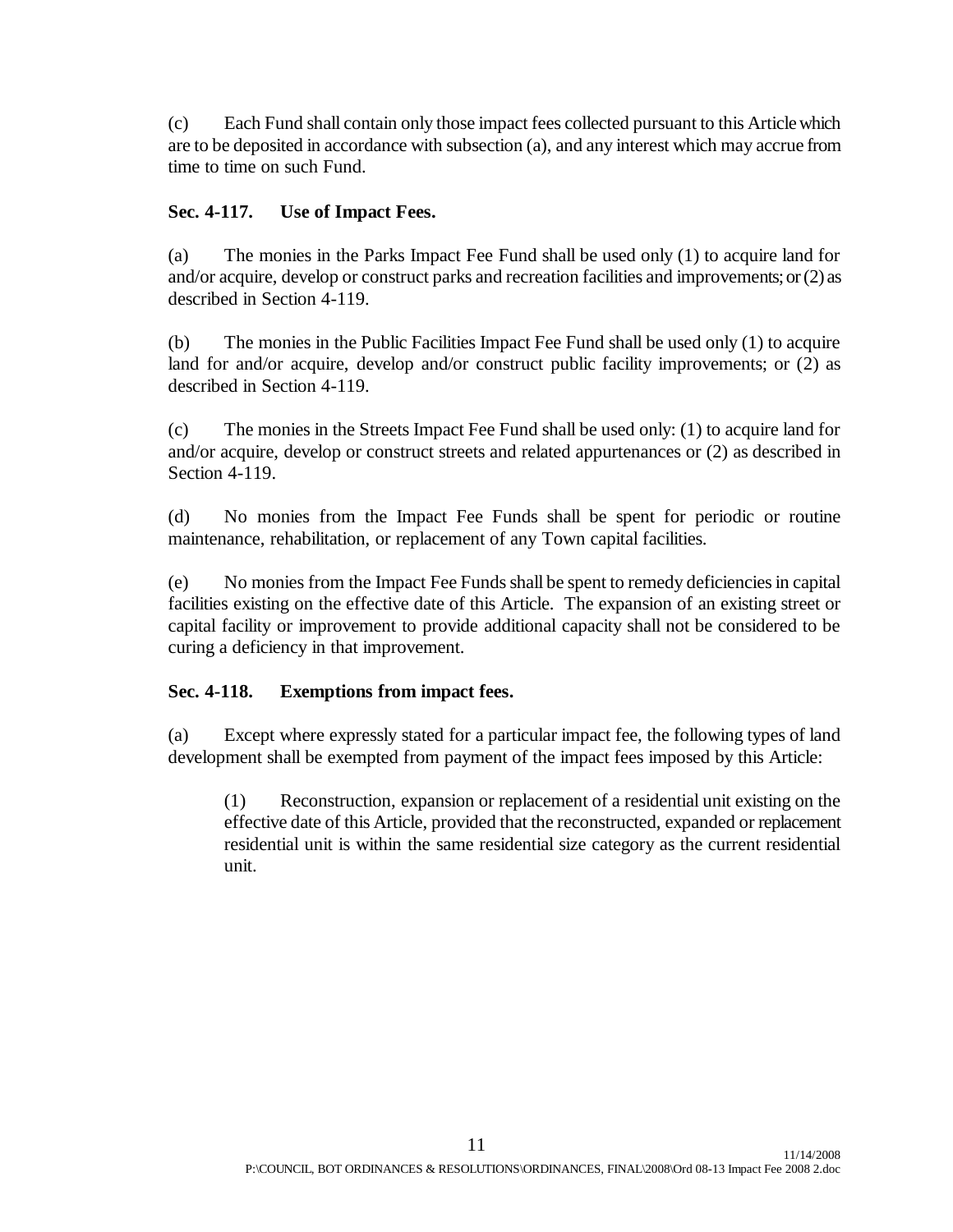(2) Reconstruction, expansion or replacement of a non-residential building existing on the effective date of this Article, provided that no more than one thousand (1,000) square feet of additional usable non-residential space is created.

(3) Construction of an unoccupied, detached accessory structure, related to a residential unit; provided, however, that with respect to the streets impact fee, this exemption may be applied to construction of any unoccupied, detached accessory structure, provided such structure will not produce additional vehicle trips over and above those produced by the primary building or land use.

(4) The replacement of a destroyed or partially destroyed non-residential building or structure with a new non-residential building or structure of the same size as the original structure and which does not exceed the size of the original structure by more than one thousand (1,000) square feet of usable non-residential space.

(5) The replacement of a destroyed or partially destroyed building or structure with a new building or structure of the same size and use, where no additional vehicle trips will be produced over and above those produced by the original building or structure.

(6) The installation or replacement of a mobile home on a lot or a mobile home site when an impact fee for such lot or site has previously been paid pursuant to this Article or where a mobile home legally existed on such site on or prior to the effective date of this Article.

(7) Any type of development for which an impact fee is not otherwise due and payable pursuant to Section 4-114, subsection (c).

(8) Any other type of development for which the applicant can demonstrate that the proposed land use and development will produce no greater demand for the capital facility for which the fee is imposed, or produce no more vehicle trips from such site over and above the trips from such site prior to the proposed development, or for which the applicant can show that an impact fee for such site has previously been paid in an amount that equals or exceeds the impact fee that would be required by this Article. The burden shall be on the applicant to demonstrate that such a fee was previously paid.

(b) Any such claim for exemption must be made no later than the time when the applicant applies for the first building permit for the proposed development that creates the obligation to pay the impact fee, and any claim for exemption not made at or before that time shall have been waived.

(c) The Town Administrator or the Town Administrator's designee shall determine the validity of any claim for exemption pursuant to the criteria set forth in subsection (a) above.

(d) The Board of Trustees may, pursuant to C.R.S. § 29-20-104.5(5), exempt from payment or reduce the amount of the payment of the impact fees imposed by this Article for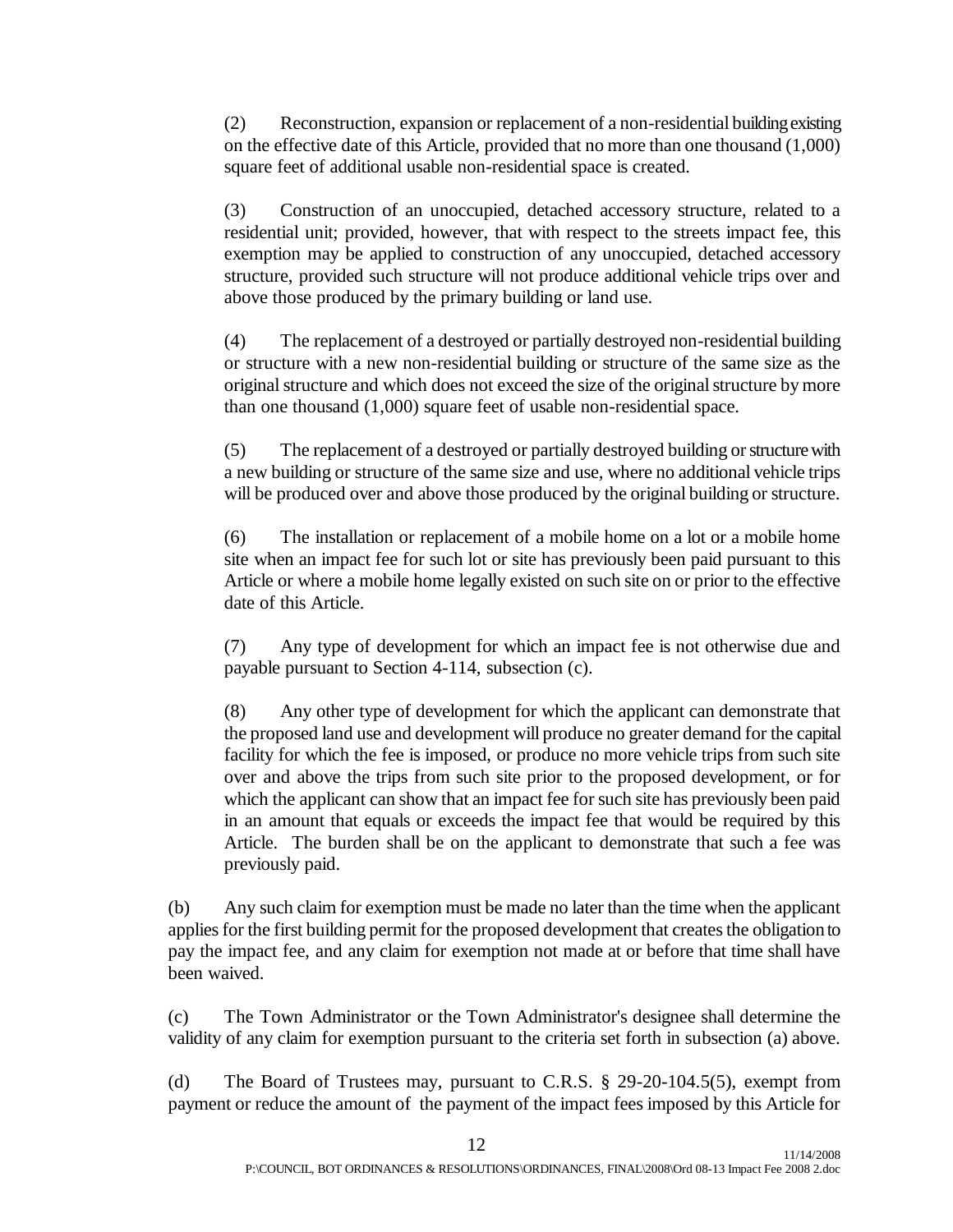any portion of a development which includes low or moderate income housing or affordable employee housing as the same may be defined by the Board of Trustees.

# **Sec. 4-119. Refunds of impact fees paid.**

(a) Fees deposited in each Fund shall be appropriated and expended within ten (10) years from the date on which such fee was paid. Any fees not so appropriated or expended shall be refunded, upon application to the Town, to the record owner of the property for which the impact fee was paid, together with interest calculated at the two-year treasury rate adjusted annually on the last business day of the year for each year from the date of collection to the date of refund; provided, however, that the Town shall retain an additional two percent (2%) of the fee to offset the cost of the refund.

(b) Any application for a refund under the provisions of this Article shall be required to be made to the Town Treasurer within six (6) months of the expiration of such ten-year period following the date of payment of such fee. If a refund is due hereunder, the amount of such refund shall be divided proportionately among all applicants for refunds who have filed applications during said six (6) month period; provided, however, that in no event shall the amount of any refund exceed the amount of the fee paid on behalf of the property for which the refund is sought, plus interest as calculated above.

(c) After an impact fee has been paid pursuant to this Article, no refund of any part of such fee shall be made if the project for which the fee was paid is later demolished or destroyed or is altered, reconstructed or reconfigured so as to reduce the size of the project, the number of units in the project or the use of any building or structure.

## **Sec. 4-120. Credits against impact fees.**

(a) No applicant shall be required to provide any site specific dedication or improvement to meet the same need for capital facilities for which an impact fee is imposed. Therefore, after the effective date of this Article, all land dedications and improvements for a capital need for which an impact fee is imposed, over and above those required by the Town in connection with a proposed development, shall result in a credit against the impact fee otherwise due for such development. However, no credit shall be awarded for: (1) any land dedications for or acquisition or construction of site-related or site-specific improvements; (2) any land dedications not accepted by the Town; (3) any acquisition or construction of facilities and improvements not approved in writing by the Town prior to commencement of the acquisition, development or construction; or (4) any dedication, construction or acquisition of a type of facilities or improvements not included in the calculation of the applicable capital facilities impact fee in the *Impact Fee Study*. No credit shall exceed the amount of the applicable impact fee due from the applicant or property owner; provided, however, that if the amount of the credit due from the dedication or construction of a capital facility or improvement is calculated to be greater than the amount of the fee due, nothing herein shall be construed as preventing the Town from entering into a reimbursement agreement with the applicant under other applicable provisions of the Town Code, whereby said applicant may be reimbursed by subsequent property owners benefiting from the dedication or construction.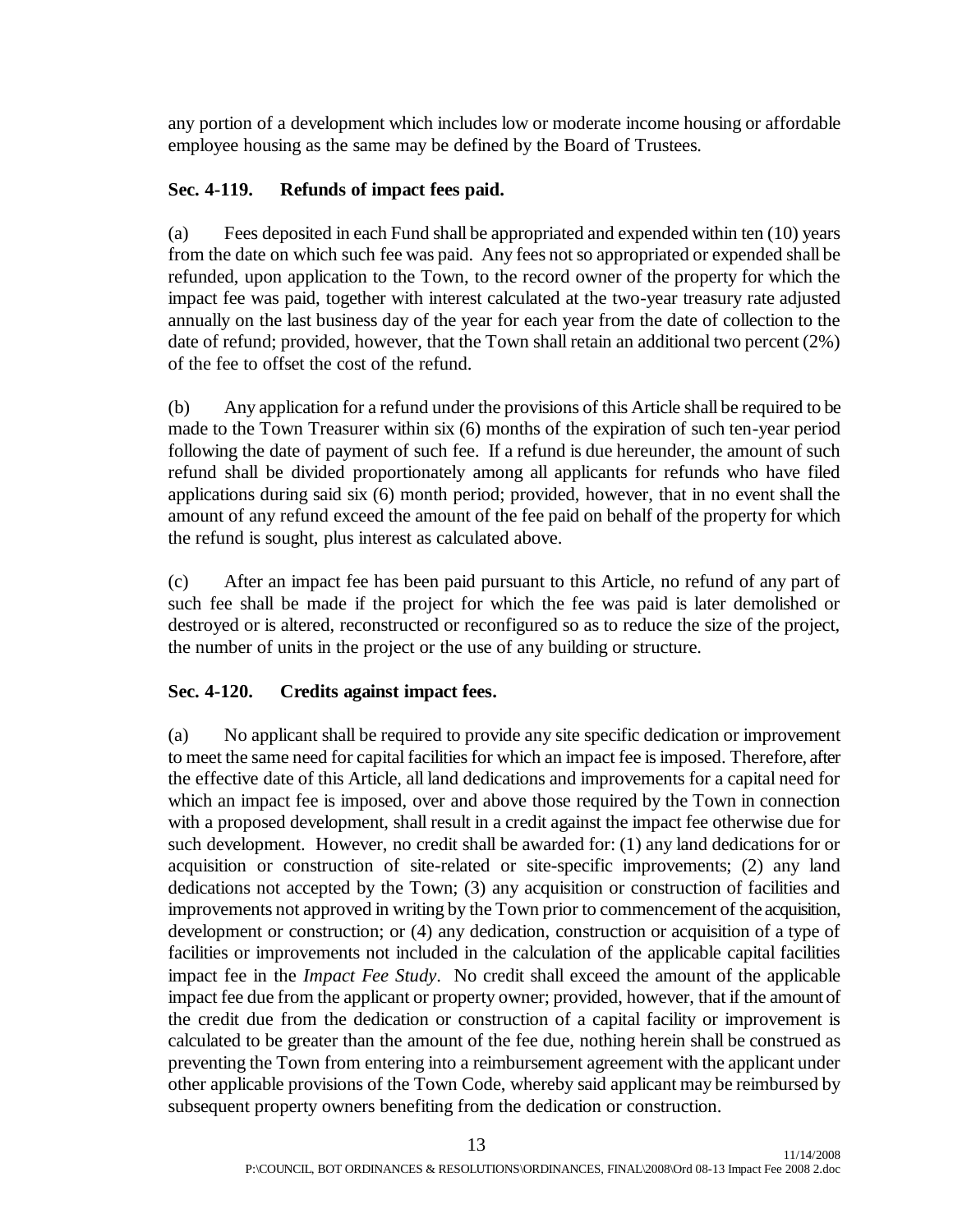(b) In order to obtain a credit against impact fees otherwise due, an applicant must submit a written offer to dedicate to the Town specific parcels of land over and above those regularly required by the Town or to acquire or construct specific facilities and improvements in accordance with all applicable state or Town codes, ordinance and design and construction standards, and must specifically request a credit against the applicable impact fee. Such written request must be made on a form provided by the Town, must contain a statement under oath of the facts that qualify the applicant to receive a credit, must be accompanied by documents evidencing those facts and must be filed not later than the time when an applicant applies for the first building permit that includes the obligation to pay the impact fee against which the credit is requested. Failure by the applicant to follow the above procedures waives the claim for credit.

(c) The credit due to an applicant shall be calculated and documented as follows:

(1) Credit for qualifying land dedications shall, at the applicant's option, be valued at (a) one hundred percent (100%) of the most recent estimated actual value for such land as shown in the records of the County Assessor, or (b) that fair market value established by an MAI or Colorado Certified General Real Estate Appraiser acceptable to the Town in an appraisal paid for by the applicant.

(2) In order to receive credit for qualifying acquisition or construction of capital facility improvements, the applicant shall submit completed engineering drawings, specifications and construction cost estimates to the Town. The Town shall determine the amount of credit due based on the information submitted or, if it determines that such information is inaccurate or unreliable, then on alternative engineering or construction costs acceptable to the Town.

(d) Approved credits shall become effective at the following times:

(1) Approved credits for land dedications shall become effective when the land has been conveyed to the Town in a form acceptable to the Town at no cost to the Town, and accepted by the Town. When such conditions have been met, the Town shall note that fact in its records. Upon written request from the applicant, the Town shall issue a letter stating the amount of credit available.

(2) Approved credits for the acquisition or construction of capital facilities and improvements shall generally become effective when: (a) all required construction has been completed and has been accepted by the Town; (b) a suitable maintenance and warranty bond has been received and approved by the Town; and (c) all design, construction, inspection, testing, bonding and acceptance procedures have been completed in compliance with all applicable Town and state procedures. However, approved credits for the construction of capital facilities and improvements may become effective at an earlier date if the applicant posts security in the form of a performance bond, irrevocable letter of credit or escrow agreement and the amount and terms of such security are accepted by the Town. At a minimum, such security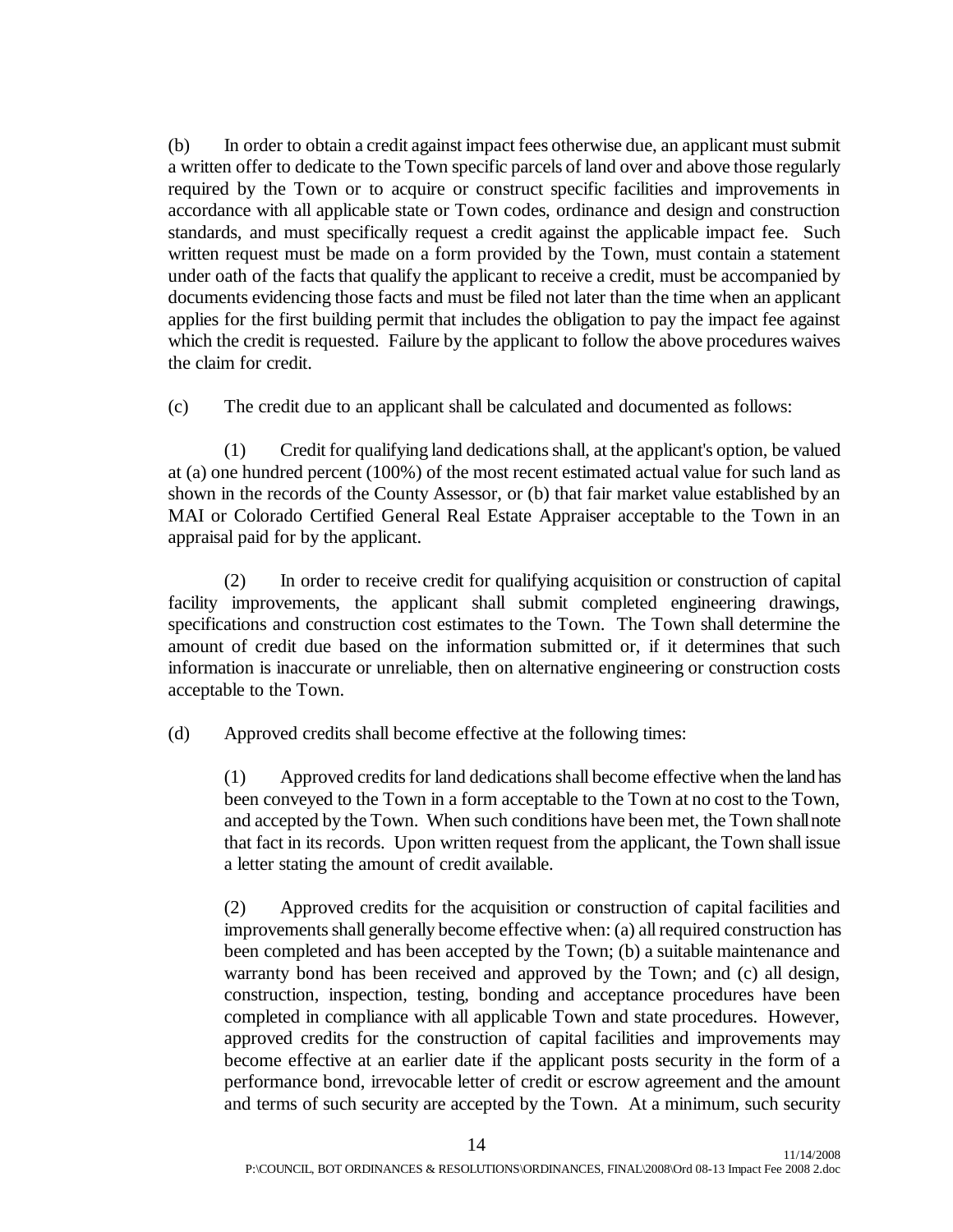must be in the amount of one hundred twenty-five percent (125%) of the approved credit or one hundred twenty-five percent (125%) of the amount determined to be adequate to allow the Town to construct the capital facilities and improvements for which the credit was given, whichever is higher. When such conditions have been met, the Town shall note that fact in its records. Upon request of the applicant, the Town shall issue a letter stating the amount of credit available.

(e) Approved credits may be used to reduce the amount of impact fees due from any proposed development until the amount of the credit is exhausted. A credit may only be applied to the same category of impact fee for which the credit was obtained. Each time a request to use approved credits is presented to the Town, the Town shall reduce the amount of the applicable impact fee otherwise due from the applicant and shall note in the Town records the amount of credit remaining, if any. Upon request of the applicant, the Town shall send the applicant a letter stating the number of credits available.

(f) Approved credits shall only be used to reduce the amount of the impact fee otherwise due under this Article and shall not be paid to the applicant in cash or in credits against any other monies due from the applicant to the Town. If the credit has not been exhausted within ten (10) years of the date of issuance of the first building permit for which a fee was due and payable under the provisions of this Article, or within such other period as may be designated in writing by the Town, such credit shall lapse.

### **Sec. 4-121. Appeals.**

(a) Any property owner or applicant may appeal the following decisions to the Town Administrator pursuant to such administrative hearing process as may be established by the Town Administrator:

- (1) The applicability of an impact fee to the development;
- (2) The amount of an impact fee to be paid for the development;
- (3) The availability, amount or application of any credit; or
- (4) The amount of any refund, as determined by the Town.

(b) The burden of proof in any such hearing shall be on the applicant to demonstrate that the amount of the impact fee, credit or refund was not properly calculated by the Town. In the event of an appeal of the amount of the impact fee, the fee payer shall, at his or her expense, prepare and submit to the Town Administrator an independent fee calculation study for the impact fee in question. The independent fee calculation study shall follow the methodologies used in the Impact Fee Study and the applicable provisions set forth in Section  $4-114(g)$ . The independent fee calculation study shall be conducted by a professional in impact fee analysis. The burden shall be on the fee payer to provide the Town Administrator all relevant data, analysis and reports which would assist the Town Administrator in determining whether the impact fee should be adjusted.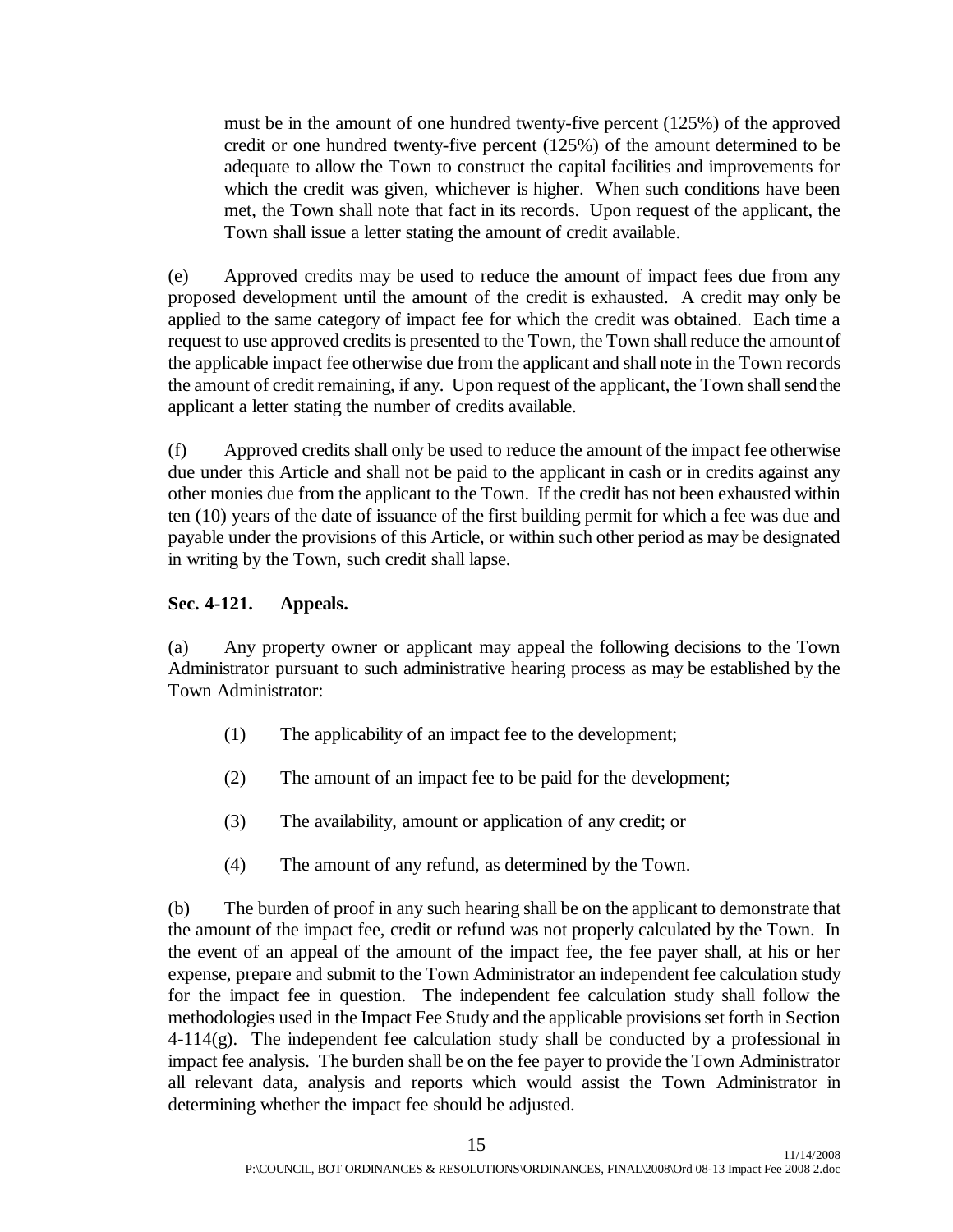(c) All appeals must state with specificity the reasons for the appeal and shall contain such data and documentation upon which the applicant seeks to rely. The Town Administrator, as applicable, shall notify the applicant of the hearing date on the application, which notice shall be given no less than fifteen (15) working days prior to the date of the hearing. At the hearing, the Town Administrator shall provide the applicant and Town staff an opportunity to present testimony and evidence regarding the fee, credit or refund being appealed. The Town Administrator shall modify said amount only if there is substantial competent evidence in the record that the Town erred, based upon the methodologies contained in the *Impact Fee Study*. The decision of the Town Administrator shall be final.

(d) The Town Administrator is hereby authorized to delegate any of the functions or authorities in this Section 4-121 to the Administrator's designee.

## **Sec. 4-122. Miscellaneous provisions.**

(a) Interest earned on monies in each of the Impact Fee Funds shall be considered part of each such Fund and shall be subject to the same restrictions on use applicable to the impact fees deposited in such Fund.

(b) Monies in each of the Impact Fee Funds shall be considered to be spent in the order collected, on a first-in/first-out basis.

(c) Nothing in this Article shall restrict the Town from requiring an applicant to construct improvements required to serve the applicant's project and otherwise permitted under applicable law, whether or not such improvements are of a type for which credits are available under Section 4-120.

(d) Any monies, including any accrued interest, not assigned to specific projects in any year and not expended pursuant to Section 4-117 shall be retained in the Impact Fee Fund until the next fiscal year.

(e) If an impact fee has been calculated and incurred based on a mistake or misrepresentation, it shall be recalculated. Any amounts overpaid by an applicant shall be refunded by the Town to the applicant within thirty (30) days after the Town's acceptance of the recalculated amount or the date of a final decision in any appeal for the recalculation pursuant to Section 4-121, whichever is later, with interest at the rate of two percent (2%) per annum since the date of such overpayment. Any amounts underpaid by the applicant shall be paid to the Town within thirty (30) days after the Town's acceptance of the recalculated amount, from the date of a final decision in any appeal of the recalculation pursuant to Section 4-121, whichever is later, with interest at the rate of two percent (2%) per annum since the date of such underpayment. In the case of an underpayment to the Town, the Town shall not issue any additional permits or approvals for the project for which the impact fee was previously paid until such underpayment is corrected.

(f) The Board of Trustees may agree to pay some or all of an impact fee imposed on a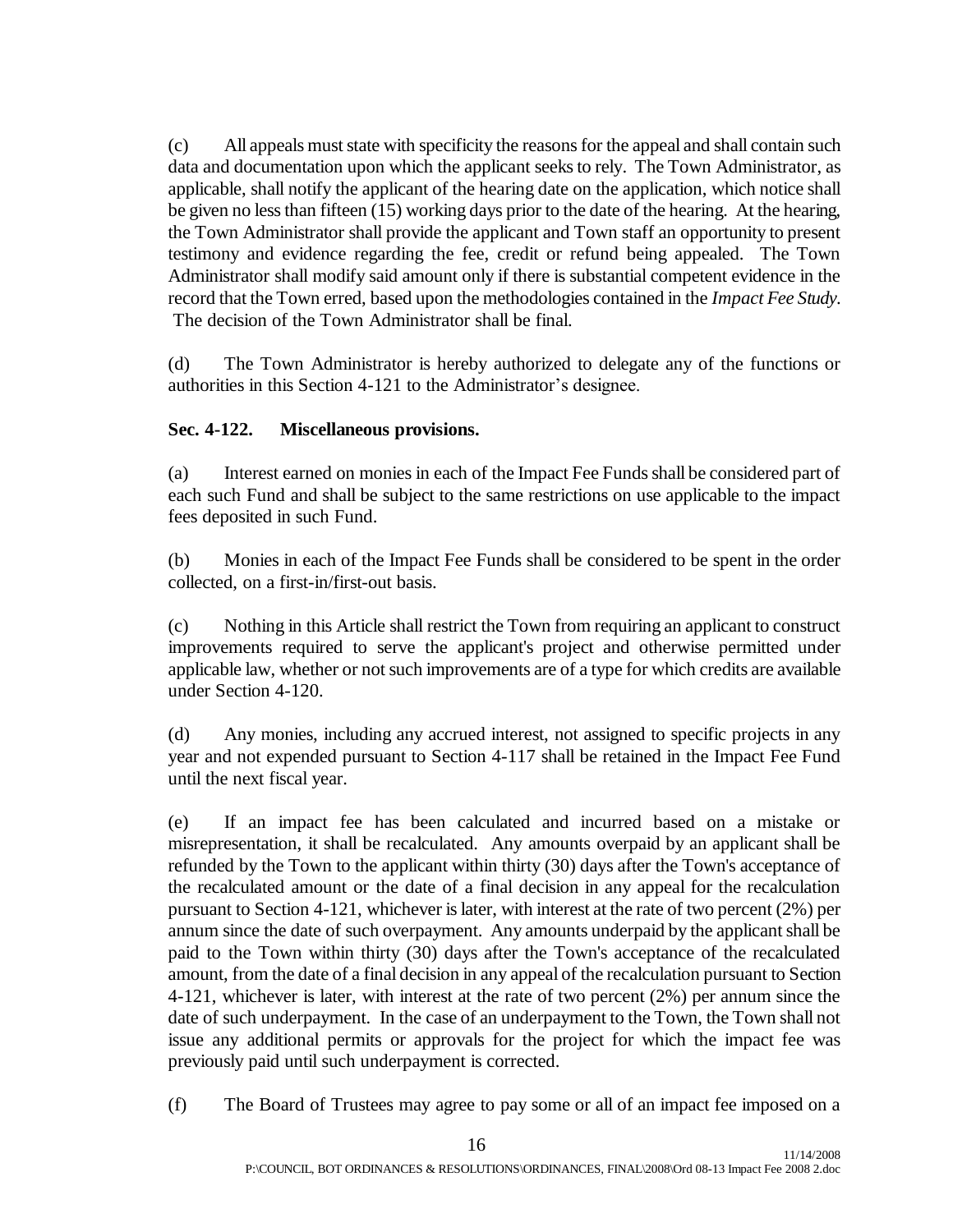proposed development by this Article from other funds of the Town that are not restricted to other uses. Any such decision to pay impact fees on behalf of an applicant shall be at the discretion of the Board of Trustees and shall be made pursuant to goals and objectives previously adopted by the Board of Trustees to promote any legally permitted purpose.

(g) The impact fees described in this Article and the administrative procedures of this Article shall be reviewed at least once every five (5) years to ensure that: (1) the demand and cost assumptions and other assumptions underlying such fees are still valid; (2) the resulting fees do not exceed the actual costs of constructing capital facilities and improvements required to serve new development; (3) the monies collected in the Impact Fee Funds have been and are expected to be spent for capital facilities and improvements; and (4) such capital facilities and improvements will benefit those developments for which the fees were paid. Failure to perform such review within such time shall not invalidate any portion of this Article or restrict the Town from collecting the fees described in this Article.

(h) Violation of this Article shall be subject to those remedies provided in this Code. Knowingly furnishing false information to any official of the Town charged with the administration of this Article on any matter relating to the administration of this Article, including without limitation the furnishing of false information regarding the expected size or use of a proposed development, shall be a violation of this Article.

(i) The subsection titles used in this Article are for convenience only and shall not affect the interpretation of any portion of the text of this Article.

(j) On January 1, 2010, and on January  $1<sup>st</sup>$  of each year thereafter in which an impact fee is in effect, the amount of the impact fee per dwelling unit for residential development and the per square footage of gross floor area for non-residential development shall be automatically adjusted to account for inflation increases in the cost of providing capital facilities, utilizing the most recent data from the Engineering News Record construction cost index for the Denver metropolitan area. In lieu of this automatic annual adjustment, the Town may, at its option, determine the appropriate annual inflation factor. Moreover, nothing herein shall prevent the Town from electing to maintain a then-existing capital facilities impact fee or from electing to waive the inflation adjustment for any given fiscal year, or years. Any such action to determine an inflation factor other than that set forth above shall be by Board resolution.

> (k) Authority is hereby granted for each of the Impact Fee Funds established hereby to borrow funds from and lends funds to each of the other Impact Fee Funds established hereby, to the extent permissible by law and in compliance with C.R.S. § 29-1-801, *et seq.*, and C.R.S. § 29-20-101, *et seq.*, and provided that all funds so borrowed or lent are repaid accordingly.

Section 2. Safety Clause. The Town Board of Trustees hereby finds, determines, and declares that this ordinance is promulgated under the general police power of the Town of Hudson, that it is promulgated for the health, safety, and welfare of the public, and that this ordinance is necessary for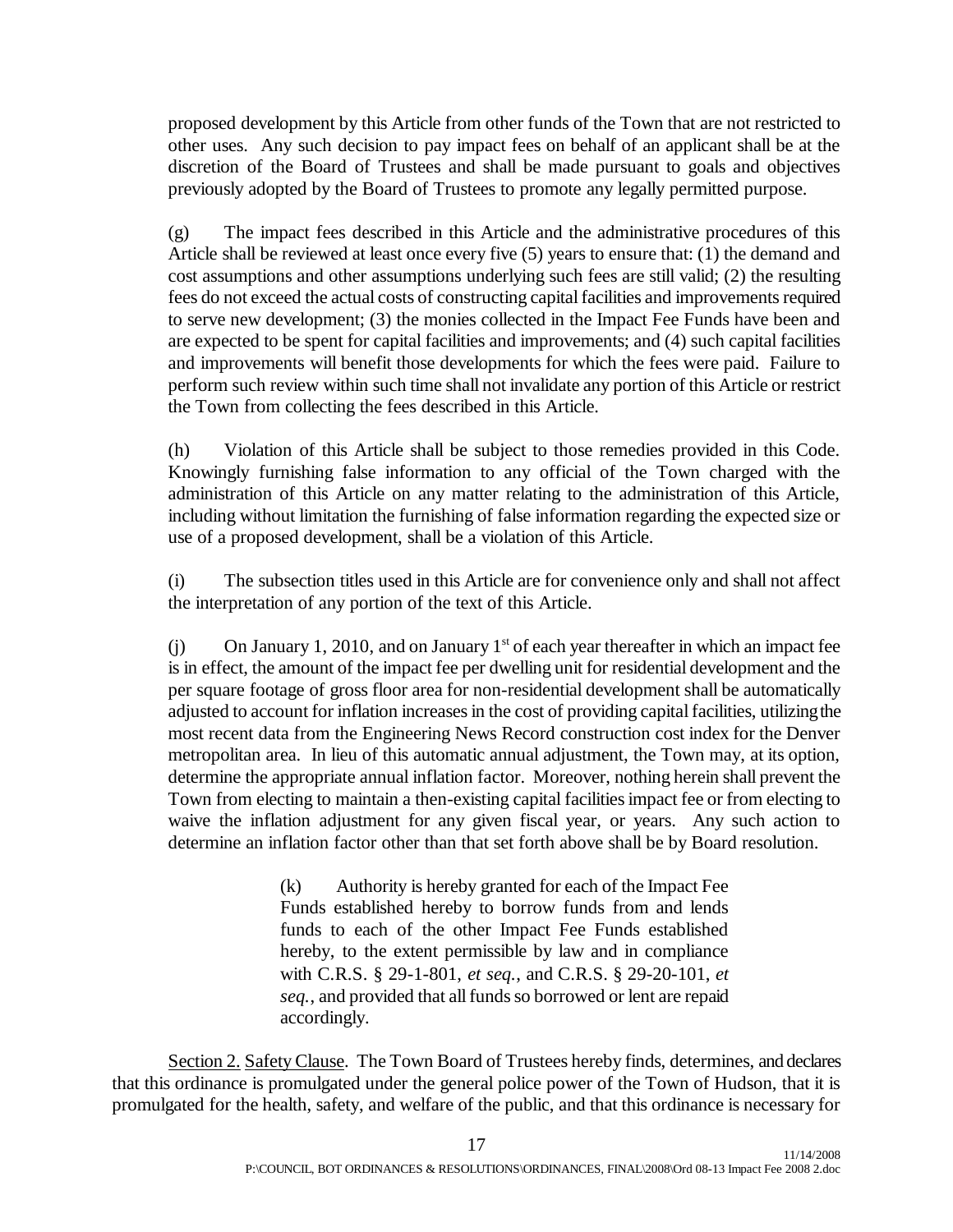the preservation of health and safety and for the protection of public convenience and welfare. The Board of Trustees further determines that the ordinance bears a rational relation to the proper legislative object sought to be attained.

Section 3. Severability. If any clause, sentence, paragraph, or part of this ordinance or the application thereof to any person or circumstances shall for any reason be adjudged by a court of competent jurisdiction invalid, such judgment shall not affect application to other persons or circumstances.

Section 4. Effective Date. This Ordinance shall become effective thirty (30) days after final publication.

INTRODUCED, READ IN FULL, AND ADOPTED this \_\_\_\_\_ day of  $, 2008.$ 

TOWN OF HUDSON, COLORADO

\_\_\_\_\_\_\_\_\_\_\_\_\_\_\_\_\_\_\_\_\_\_\_\_\_\_\_\_\_

Neal Pontius, Mayor

ATTEST:

\_\_\_\_\_\_\_\_\_\_\_\_\_\_\_\_\_\_\_\_\_\_\_\_\_\_\_\_\_\_\_\_ Judith A. McGill, Town Clerk Pro Tem

PASSED ON SECOND AND FINAL READING this \_\_\_\_\_ day of \_\_\_\_\_\_\_\_\_\_\_\_\_\_\_\_, 2008, AND ORDERED PUBLISHED ONCE IN FULL.

TOWN OF HUDSON, COLORADO

\_\_\_\_\_\_\_\_\_\_\_\_\_\_\_\_\_\_\_\_\_\_\_\_\_\_\_\_\_

Neal Pontius, Mayor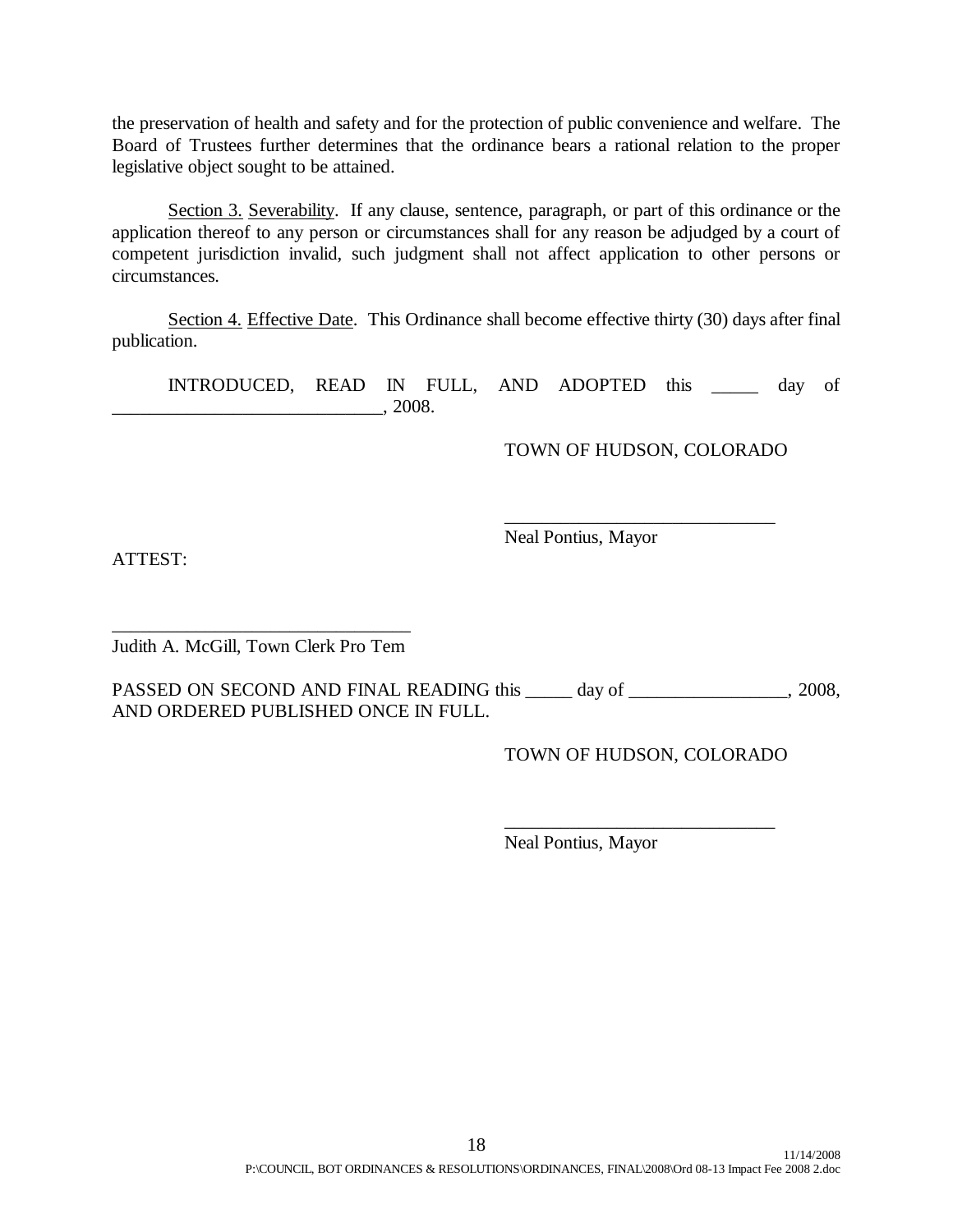ATTEST:

\_\_\_\_\_\_\_\_\_\_\_\_\_\_\_\_\_\_\_\_\_\_\_\_\_\_\_\_\_\_\_\_ Judith A. McGill, Town Clerk Pro Tem

APPROVED AS TO FORM:

Corey Y. Hoffmann, Town Attorney

\_\_\_\_\_\_\_\_\_\_\_\_\_\_\_\_\_\_\_\_\_\_\_\_\_\_\_\_\_\_\_\_